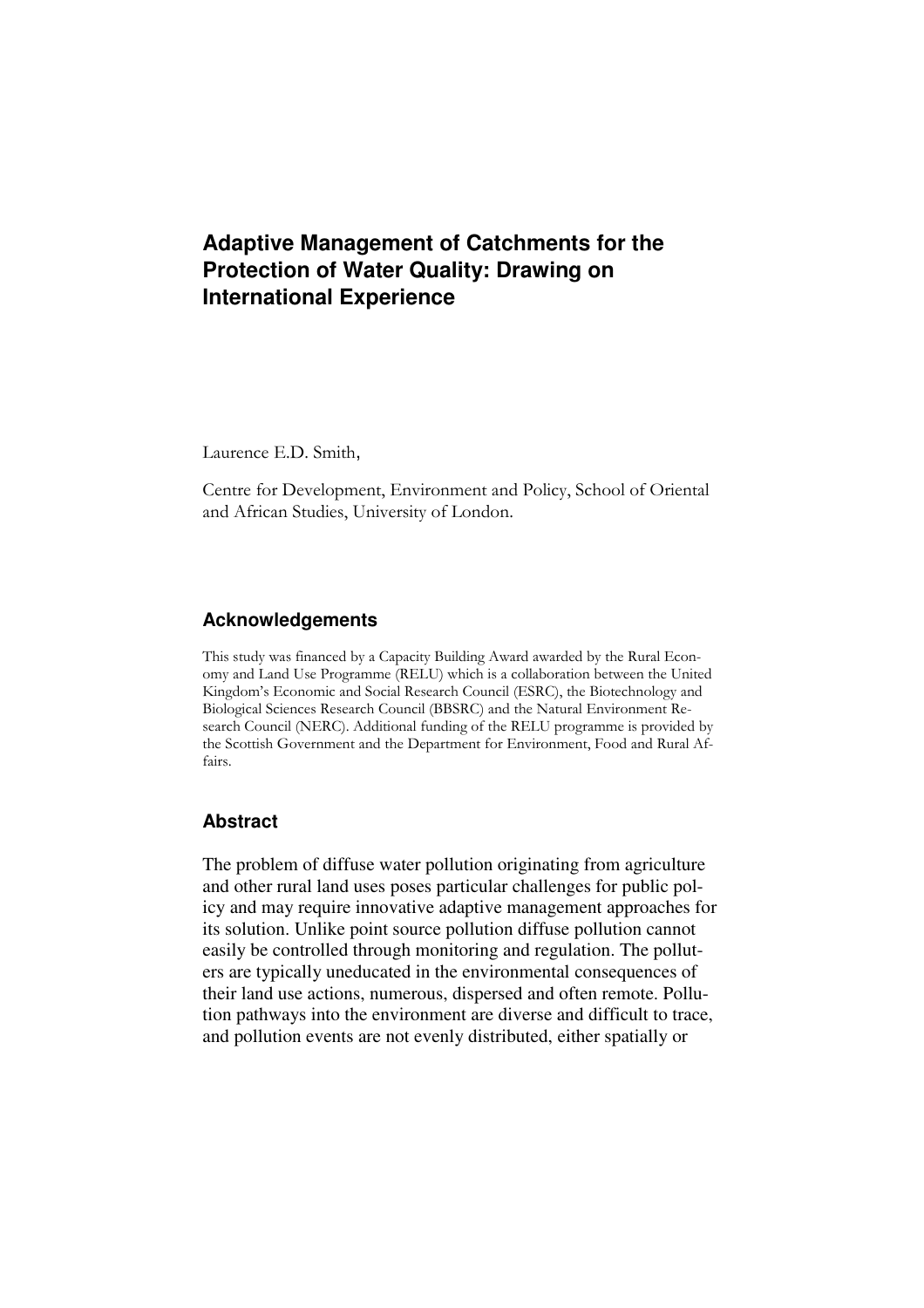temporally. Thus monitoring and enforcement costs for regulation are high, even if the originators of pollution can be definitively identified.

Catchments are heterogeneous and the available physical and socio-economic data needed to determine optimal technical solutions, and regulatory or other policy regimes, are rarely adequate. Solutions also ultimately require behavioural change on the part of land users, and must be flexible and adaptive to stochastic catchment conditions and to long-term trends such as climate change. To be sustainable an adaptive management approach is needed, in which the development of institutions and policies proceeds in parallel with improved scientific understanding and management of the catchment.

Assessment of the social and economic implications of measures to reduce diffuse pollution is also challenging. In agriculture diffuse pollution is an externality of processes that produce goods, livelihoods and landscape attributes that sustain rural communities, are generally desired by society, and in some incidences can be recognised as 'public goods'. This raises questions of whether reducing water pollution will compromise the viability of the rural economy, and of how the costs of water protection should be distributed. Pollution mitigation measures can also have both positive and negative externalities. Analysis must extend beyond the farm to consider all aspects of land use, landscape heritage and the rural economy, including the viability of settlements, tourism, habitat management for biodiversity and recreation management.

For policy the key point is that the incentives provided by markets will not signal all such values to land users, thus justifying both intervention by government and/or community, and an evolutionary approach. Identifying and ranking the goals for such interventions and how best to implement them merits wide stakeholder involvement and an appropriate degree of democratic accountability. In broad terms, means to address the problem include: economic policy instruments; regulation; voluntary agreements with land users; self-regulation; advisory and education campaigns; and direct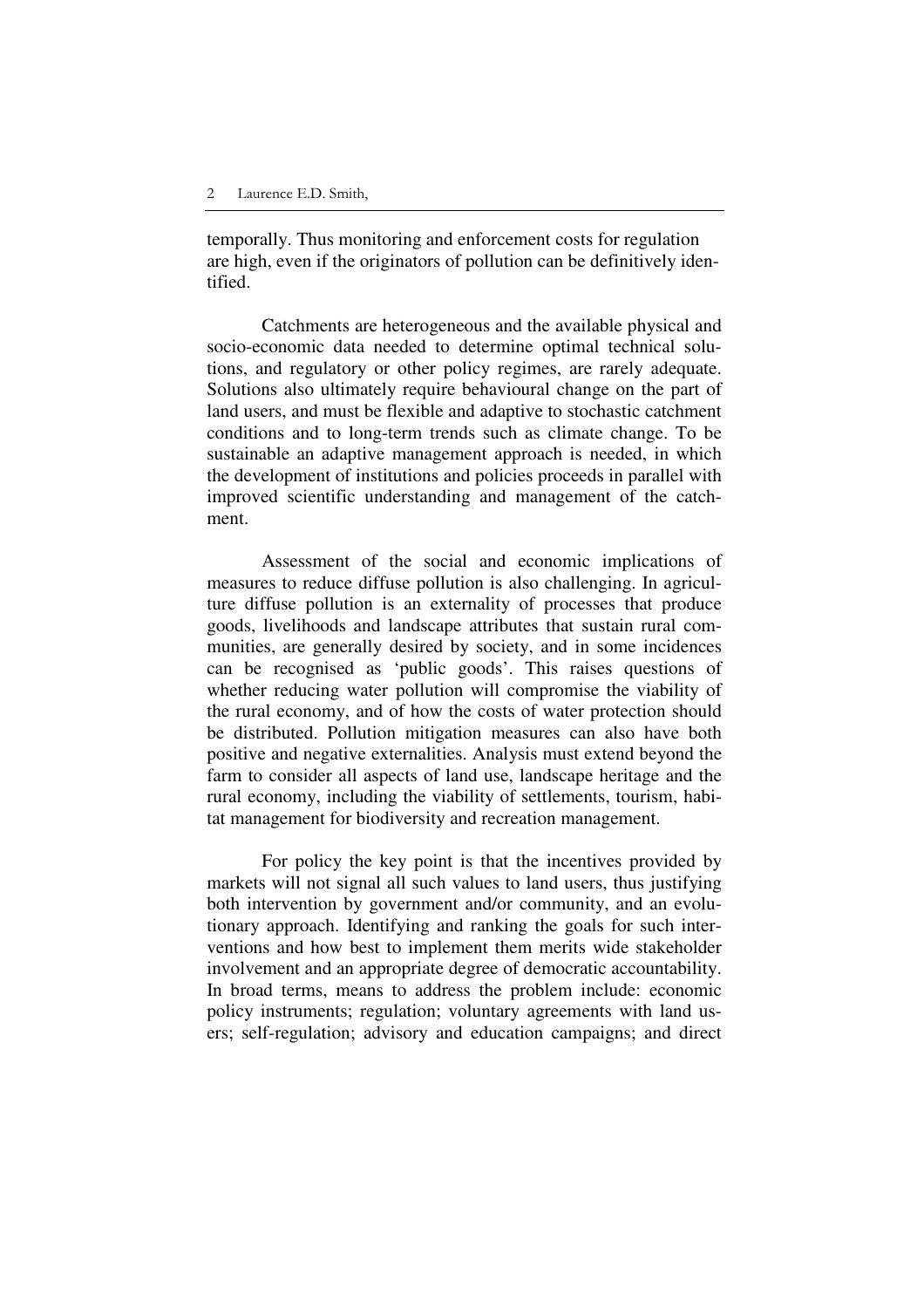land management strategies. The central challenges are how to determine and implement the best combination of measures for a specific catchment, given local conditions and wider policy constraints. Determination of the optimal governance regime for a catchment must take account of both national (or EU-wide) policy constraints and catchment specific characteristics. The latter including all relevant physical, socio-economic and cultural characteristics. This can only be achieved through an adaptive process.

Internationally new models of governance for land and water resource management are developing. Subject to increasing scarcity of the resource and to growing pollution pressures, water governance can involve problems that are characterised by high levels of uncertainty and a diversity of competing values and claims. The problems may be intractable for a single agency working alone, but the establishment of effective partnerships and collective action must overcome the tendency of stakeholders to pursue narrow selfinterests. Catchment-scale projects must involve multiple agencies from different levels of government and from civil society, and thus partnerships and structures that result in effective cooperation and coordination at local level are essential. Complexity and conflicts of interest are inevitable, but these are conditions under which effective participatory and adaptive processes can deliver incremental benefits in terms of improved outcomes at affordable cost.

This paper reports the results of a comparative analysis of international catchment management programmes and provides a synthesis of key programme elements and lessons of success. Whilst the empirical evidence shows there are no dogmatic solutions, some universal attributes can be identified and incorporated in the beginnings of a 'template' for land and water management at catchment scale. It is concluded that land management and diffuse sources of pollution have a local basis and protection of water at source necessitates the fostering of local instruments and participation of stakeholders in an adaptive process, supported by an enabling policy and regulatory environment. There is a need for local and wider legitimacy of organisational structures and institutions, and assimilation of duties and responsibilities in partnerships that offer a unified and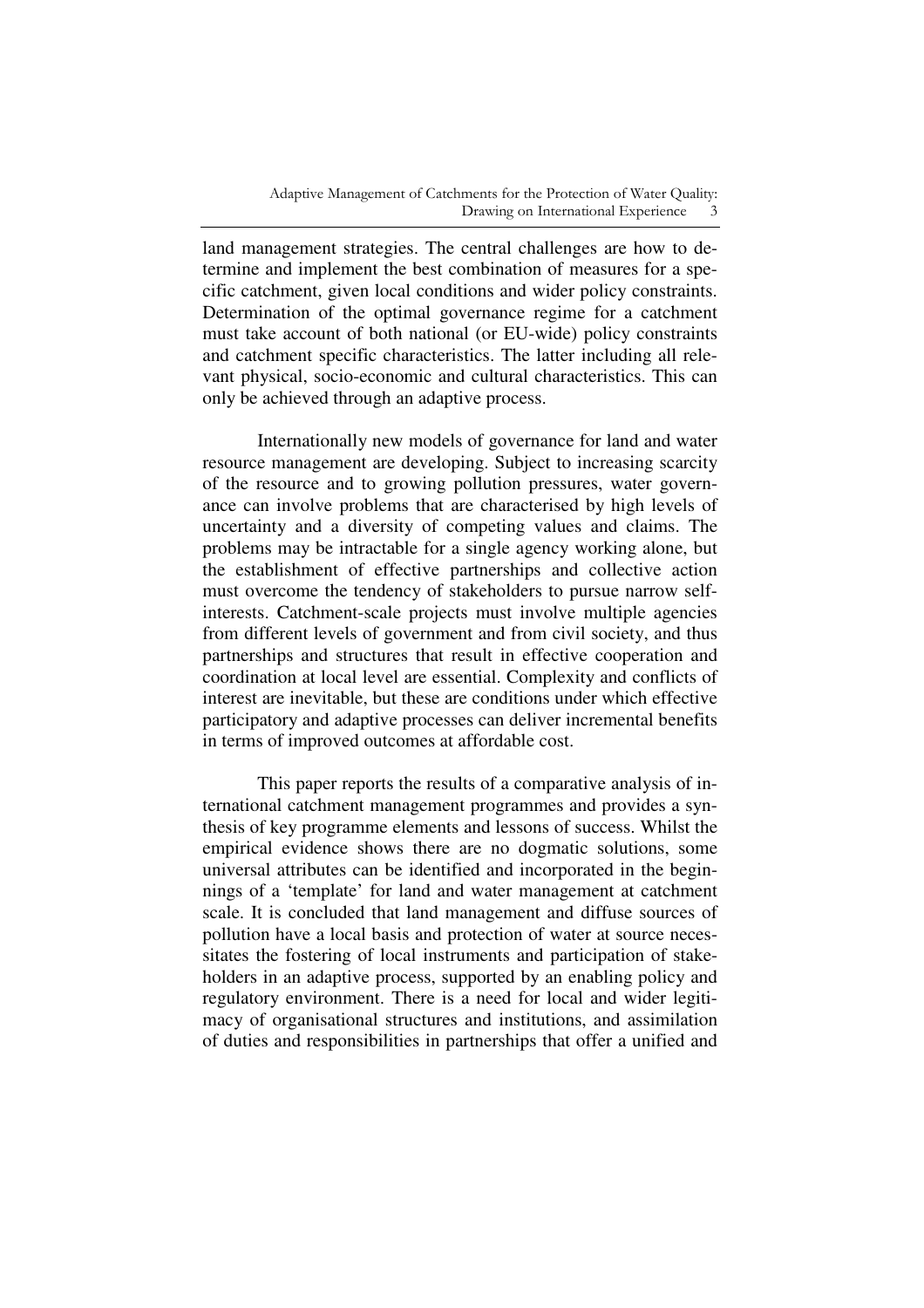integrated catchment programme. Key elements include the legislative and policy provisions needed to support such programmes, and determination of the most effective balance between regulation, voluntary initiatives and economic incentives in changing the behaviour of land users.

### **1. Background**

Demands on water resources are increasing throughout the UK and internationally, and trends indicate that current water resource use is unsustainable. Catchments (watersheds or river basins) are natural units for managing the volume of water abstracted and for protection of water quality because they comprise a convenient naturally defined topographic area from which water drains to an identifiable point. They are therefore an obvious base for integrated analysis and management of the quantity and quality, of water, its economic use, and ecosystem functions. However, this principle should not be applied without appreciation of the typically poor match between physically defined catchment boundaries and existing political and administrative boundaries. Also the relevance of analyses of particular physical processes or water management systems at a smaller sub-catchment scale.

That use and protection of water resources must assume a catchment or watershed framework is increasingly recognised. For example, the European Union Water Framework Directive (WFD) requires water resources to be managed by river basin rather than existing political administrative boundaries.

A parallel, and similarly international, development is the emergence of new models of governance in water management. Subject to increasing scarcity of the resource, water governance can involve contradictory, complex and interrelated problems that are characterised by high levels of uncertainty and a diversity of competing values and claims. These problems defy definitive formulation of the problematic itself, or of rules for determination of a final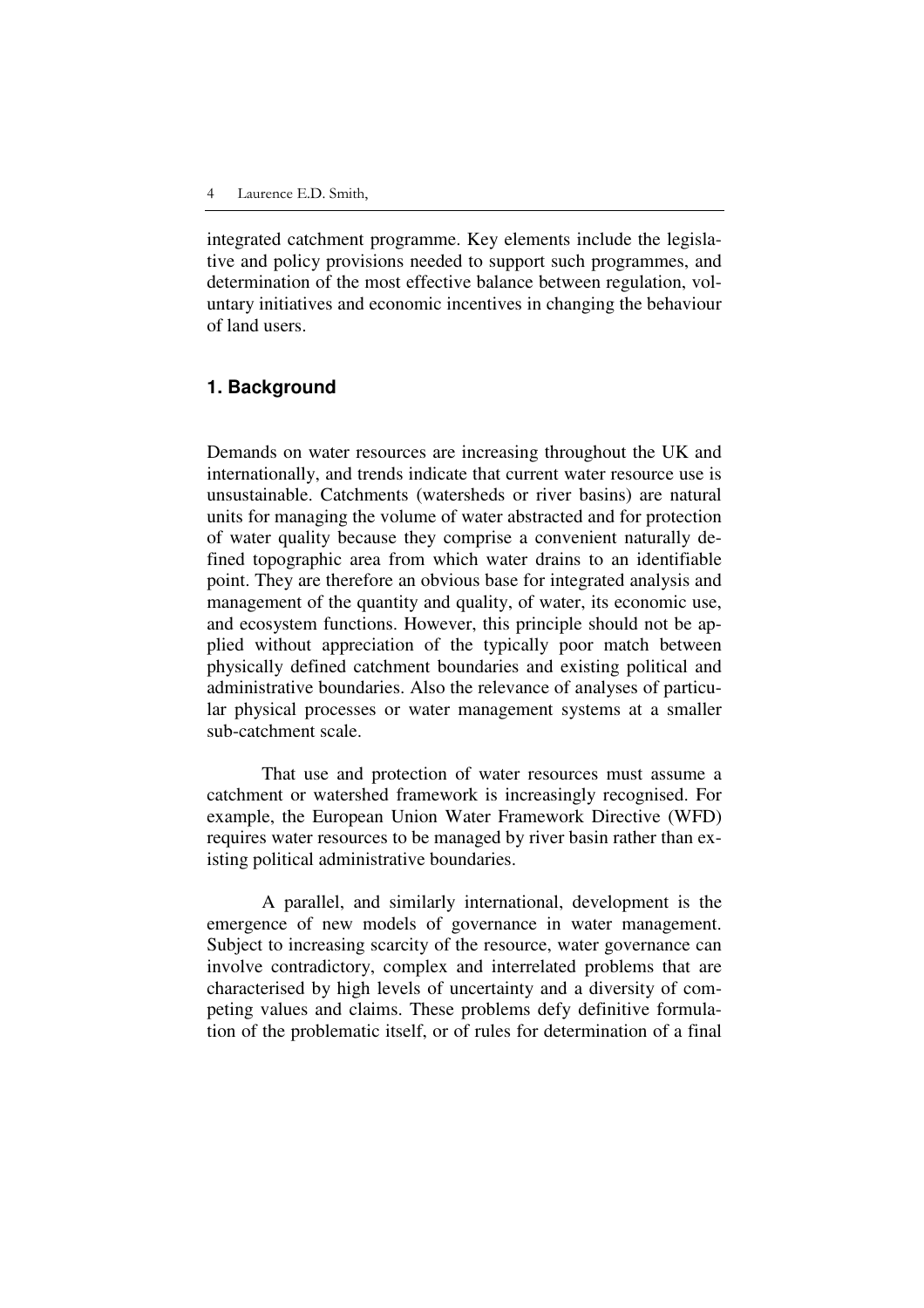optimal solution. They require a 'process' or adaptive management approach that seeks iterative improvements over time rather than a final resolution. The problems are typically intractable for a single agency working alone, but the establishment of effective partnerships and collective action must overcome the tendency of stakeholders to pursue narrow self-interests (whether land users or 'single issue' interest groups). The role for central government is to set the essential legislative and regulatory framework and to foster more democratic, participatory and adaptive approaches to problem solving and implementation; achieving this through local instruments and participation of stakeholders supported by sound scientific understanding and an enabling policy environment

The extent to such developments are being codified in legislation is illustrated by the statutory incorporation of public participation into the production of river basin management plans by the WFD. Internationally 'stakeholder participation' has become central to debates about resource use conflicts, policy choice and implementation, the accountability of public and private agencies, and the internalization of external social and environmental costs by all actors. However, relatively little is known about how best to initiate and sustain such processes for catchment management for the control of diffuse rural pollution.

To address this issue a scoping study was carried out which involved an initial assessment of the potential of catchment management measures for water quality improvement. Specific research methods included literature review, individual and group interviews during study tours and site visits, policy review, and comparison of catchment characteristics and management programmes. Regular meetings of the research team were held, and two workshops that facilitated engagement with a wider network of stakeholders. The work focused on catchment agricultural programmes implemented through change in land and water management practices on farms, and on the participatory and other governance arrangements necessary to implement these successfully. An initial characterisation and assessment of such approaches from selected cases was made and is summarised below.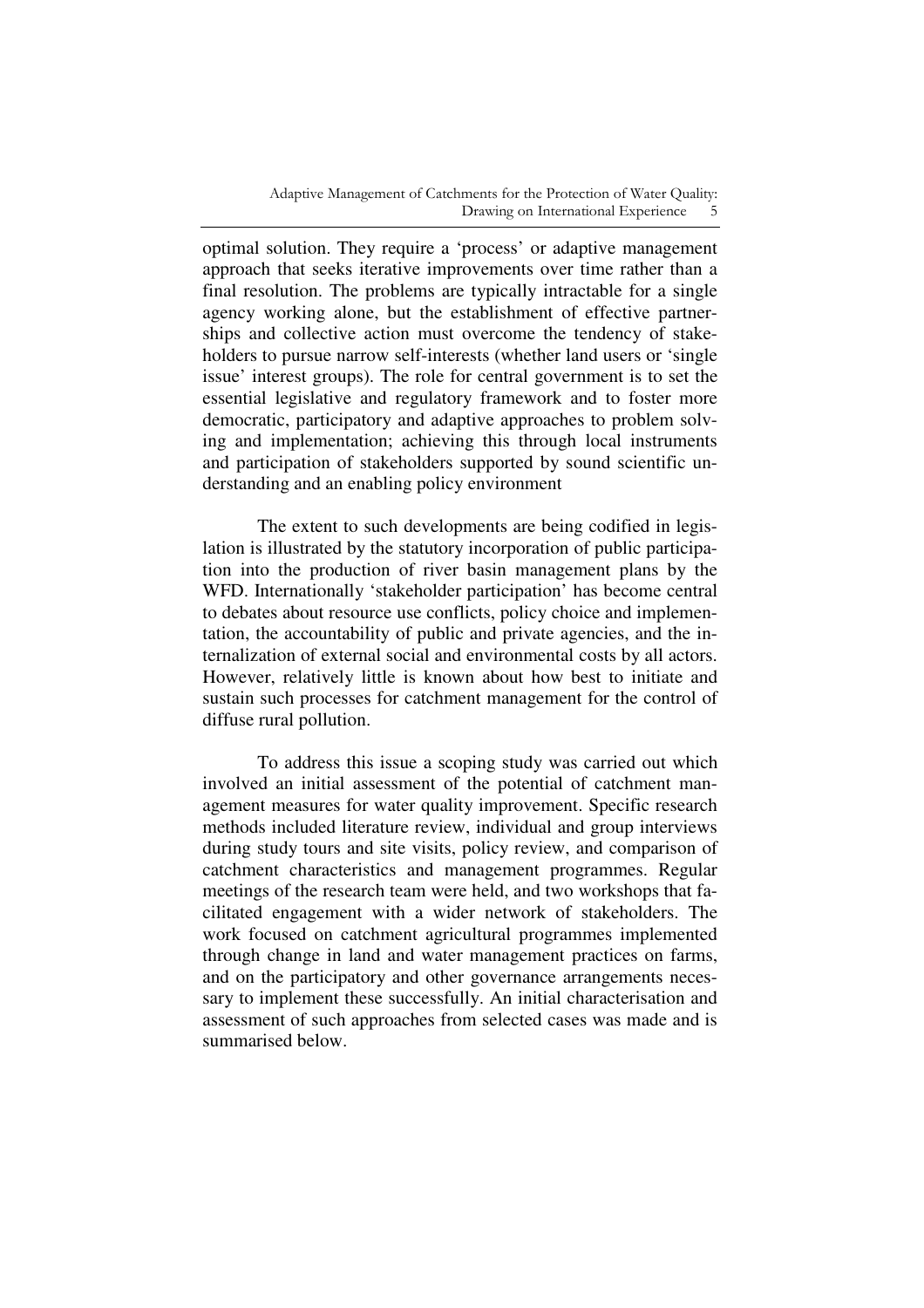### **2. Brief profiles of catchments studied**

### **2.1 New York City's Watershed Protection Plan and the Cannonsville Catchment, USA**

This programme protects the water supply for New York City (NYC) that mainly originates from three catchments in upstate NY: the Catskill, Delaware and Croton systems (approx.  $5,100 \text{ km}^2$ ). The surface waters from the Catskill and Delaware systems in particular carry little sediment and are not filtered before delivery to about nine million consumers. Recognising the growing pollution pressures arising in the catchments, and that it owned, managed and could control only a small proportion (<10%) of the land supplying its reservoirs, NYC through its Department of Environmental Protection (DEP) entered into a Watershed Agreement with Federal, State and local stakeholders. Its purpose is to maintain 'filtration avoidance' and to resolve the conflict between economic growth in the watersheds and deterioration in water quality. Changes required for water quality protection are partly voluntary, partly regulatory and fully funded by NYC. They include land acquisition (willingseller only) or purchase of easements on land use, regulations addressing waste-water treatment, septic systems and stormwater pollution, and partnerships to improve infrastructure, management systems and fund environmentally sustainable economic development.

The Cannonsville reservoir in Delaware County, NYS, suffers from excessive phosphorus concentrations and the need to reduce phosphorus loads in the streams that feed it imposes particular constraints on farming and other activities in the catchment. This and other improvements in water quality are coordinated by the Delaware County Action Plan (DCAP). The premise that the local capacities of Delaware County are the best means to meet water quality goals reflects the autonomy granted to local government under the Home Rule provisions of the Constitution of New York State, and a historically established ethos of vigorous local democracy and community involvement. DCAP operates under the authority of elected local government and engages with all agencies in-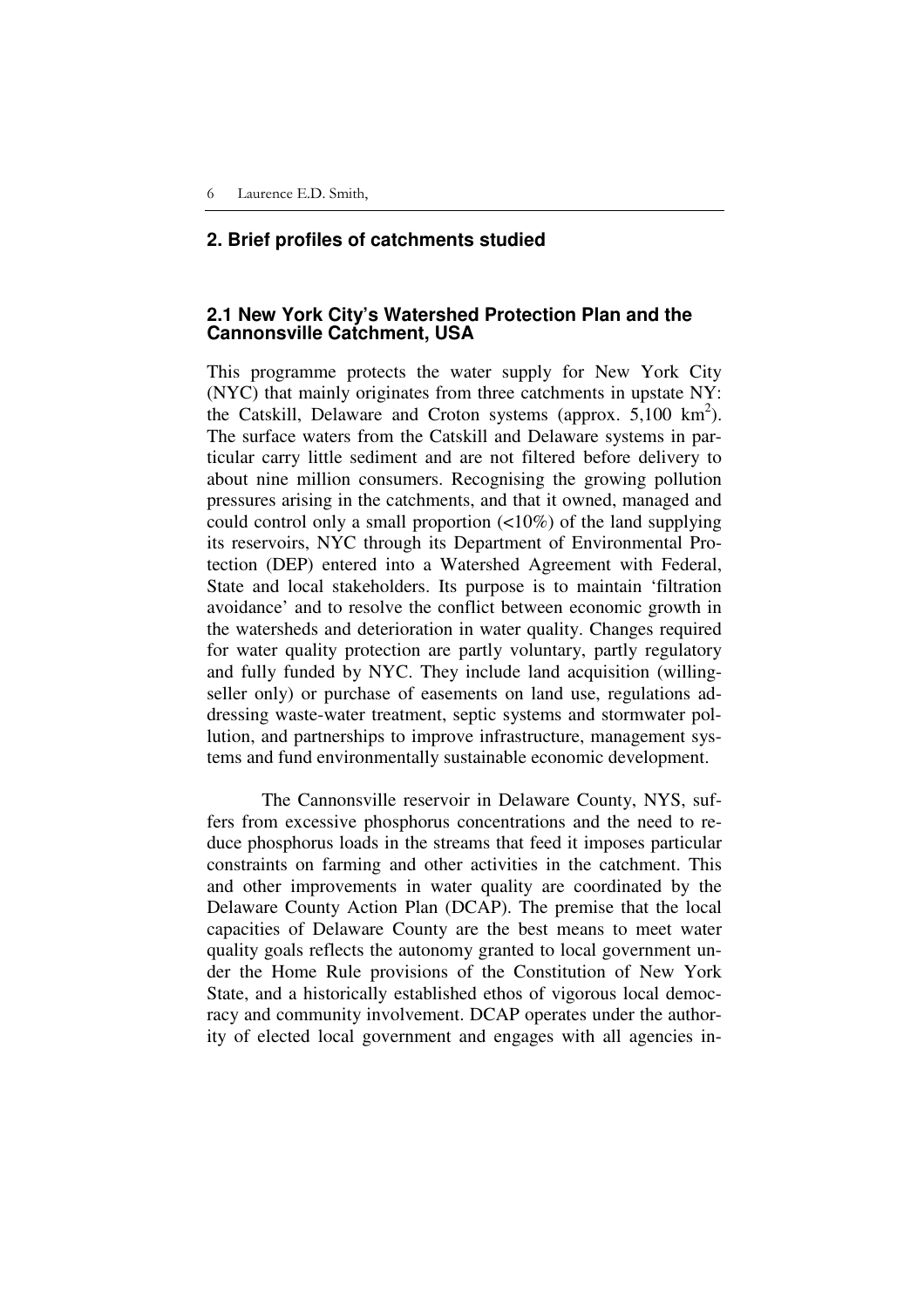volved in the watershed protection programme. Its operation encompasses: planning & economic development; community services (local water supply and septic systems); stormwater and highway runoff management; agriculture; forestry; stream corridor management; and monitoring, modelling and research.

Improvement in on-farm practices and water quality protection measures is achieved through DCAP and the Watershed Agricultural Council (WAC), a committee composed of farmers, agribusiness and NYC DEP representatives, which engages local research and extension services to work with farmers. The resulting Watershed Agricultural Programme operates through implementation of whole-farm plans prepared by planning teams with individual farmers, with the twin objectives of improving water quality while maintaining farm economic viability. NY State Water Resources Institute at Cornell University, the NYS Department of Environmental Conservation (DEC), USDA-NRCS, and NYC DEP provide research and monitoring activities. Effective coordination of the efforts of all these agencies has been a feature of the programme.

# **2.2 Catatonk Creek Watershed, USA**

The Catatonk Creek watershed  $(390 \text{ km}^2)$  is part of the headwaters of Chesapeake Bay watershed. 'Citizens for a Controlled Creek' is a local initiative to promote sound river restoration. Flood attenuation and control of stream bank erosion were the initial concerns, but recognising that an integrated approach to watershed management could generate benefits beyond flood protection, the group now addresses wetland and stream bank restoration, natural stream design and improved management of diffuse pollution. The group works with technical support from the Upper Susquehanna Coalition, a network of county level professionals employed by local government, which formed to develop strategies, partnerships, programmes and projects to protect the headwaters of the Susquehanna. These watershed initiatives are significant for their potential contribution to the Chesapeake Bay Watershed Programme which requires a reduction of more than 40 percent in nutrient and sediment loading.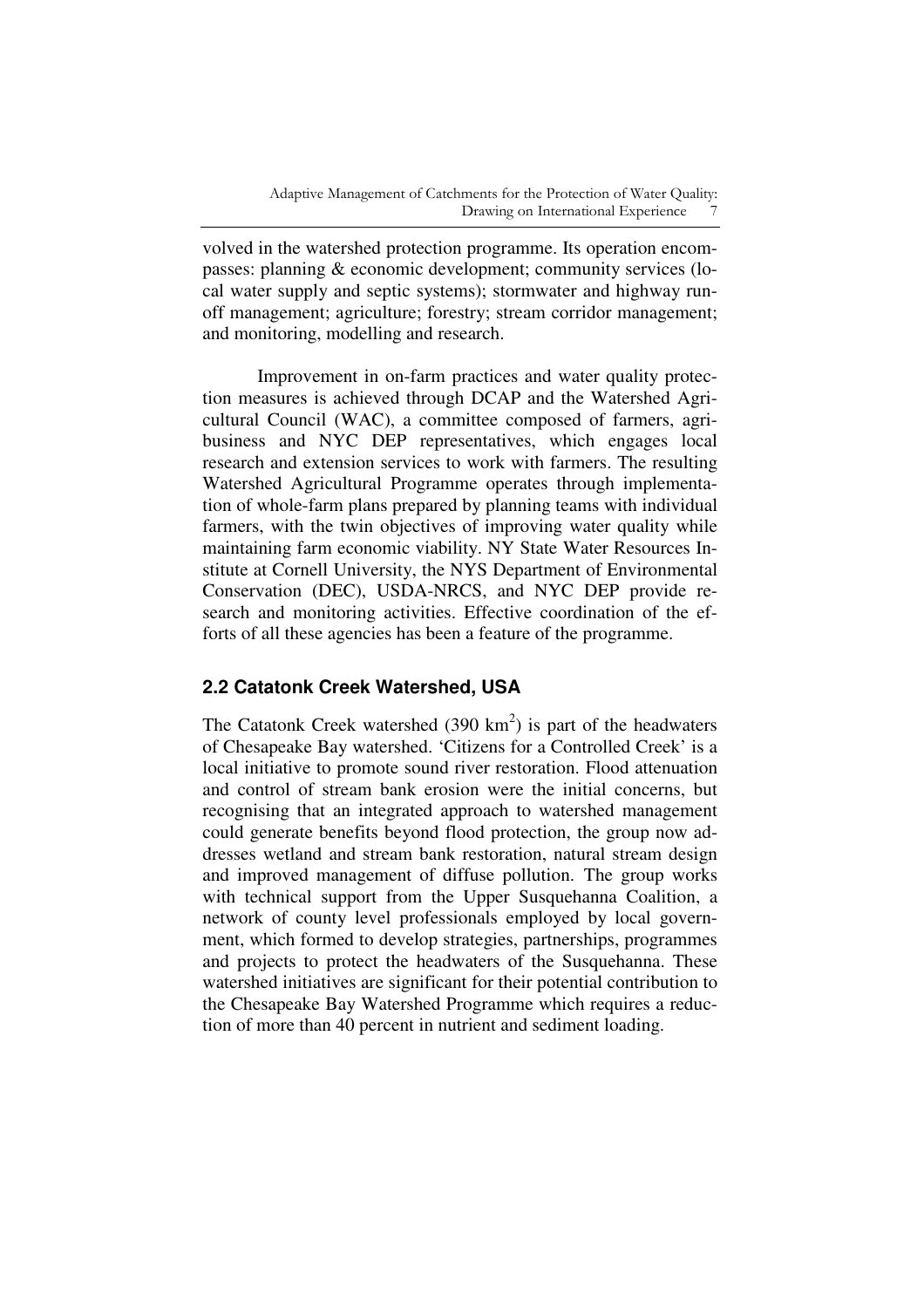The success of both of these US examples depends in large part on raising local awareness of issues through education and promoting local ownership of the problems. A major inroad into communities is via school children and, for example, 'Project WET' (Water Education for Teachers) is a programme and resource pack aimed at schools and educators across the US. It was noted during project workshops, however, that the prescriptive format of the National Curriculum in UK schools may constrain the response of teachers to comparable ideas.

### **2.3 The Groundwater Protection Programme of the Water Board of Oldenburg and East Friesland (OOWV), North West Germany**

From groundwater the OOWV produces the domestic water supply for one million people living in a rural area of  $7800 \text{ km}^2$ . Its southern water catchment areas are located in a region of intensive agriculture where farmers compensate for low fertility sandy soils with high animal density and intensive use of organic and in-organic manures. A 'water-surplus' of 300mm per year also results in high leaching rates. This combination of factors led to high nitrate concentrations in the production wells in the 1980s. In response the OOWV, together with local government (the District Administration of Weser-Ems), developed a comprehensive programme of groundwater protection based on cooperation between local partners.

The main elements of this programme are regulation, cooperation with farmers, promotion of organic farming and purchase of land and its afforestation, supported by scientific research, and public outreach activities. As part of the necessary regulatory framework the district administration designated the catchments as water protection areas within which legal restrictions could be placed on land use. Farmers receive compensation payments where these restrictions impose constraints on farm productivity and incomes. OOWV works with the local Chamber of Agriculture to provide extension advice to farmers and to encourage them to enter into voluntary agreements under which they receive payments for further spe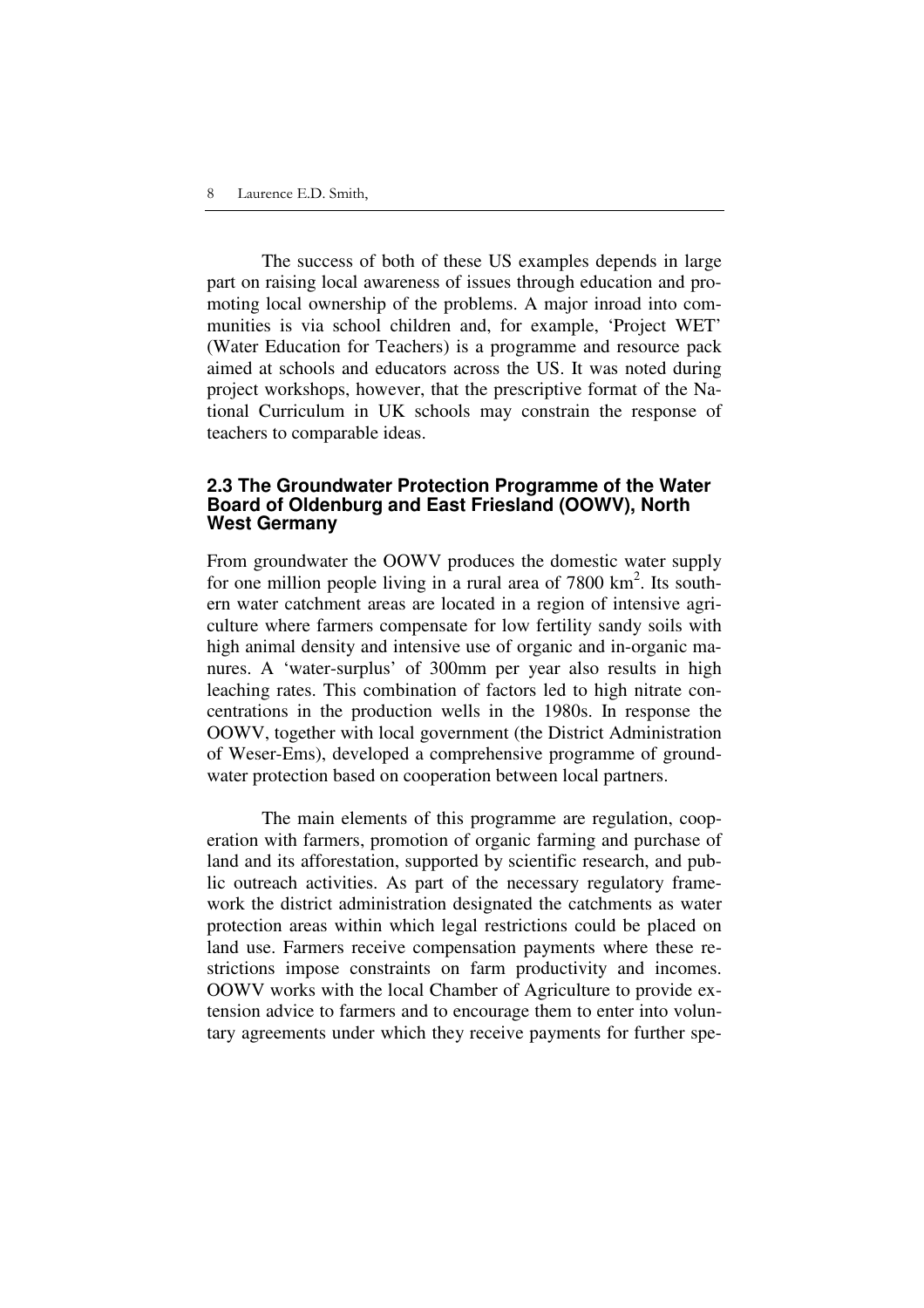cific on-farm measures such as reduced row spacing for maize and using less fertiliser. Particular efforts are made to promote adoption of organic farming with financial support for conversion to organic methods and technical support for both production and marketing. Commercial consultants are engaged as farm advisors in this aspect of the programme. "Groundwater protection forests" are an established practice in Germany and OOWV has purchased land in the water protection areas and handed it over to the State Forest of Lower Saxony for afforestation, mainly with deciduous trees. However, the scale of this is limited by adverse local reaction to large scale land use change.

Groundwater protection is financed by higher water rates paid by the water consumer. Currently the private water user pays 5 cents per cubic meter (industrial and agricultural use is charged at a lower rate), and 40 percent of this amount is used for groundwater protection and sustainable land use. Financial contributions to the programme are also gained from other sources such as environmental foundations.

# **2.4 The Drastrup Project, Aalborg, Denmark**

Sixty percent of the residents of this city in northern Denmark are supplied with water by the Aalborg Municipality, through a public utility company run on a commercial basis in competition with private water suppliers. The water source is groundwater, abstracted from three areas to the south of the city and supplied untreated. In the 1980s it was identified that the quality of this resource was threatened by nitrate pollution (plus pesticides and other chemicals) and the Drastrup groundwater protection project was launched in 1992.

Land use change and the removal of polluting activities from designated groundwater protection areas are achieved through a unified approach to spatial planning. Land is converted from intensive agriculture to extensive farming and recreational areas through voluntary and compensated agreements for change in farming practices,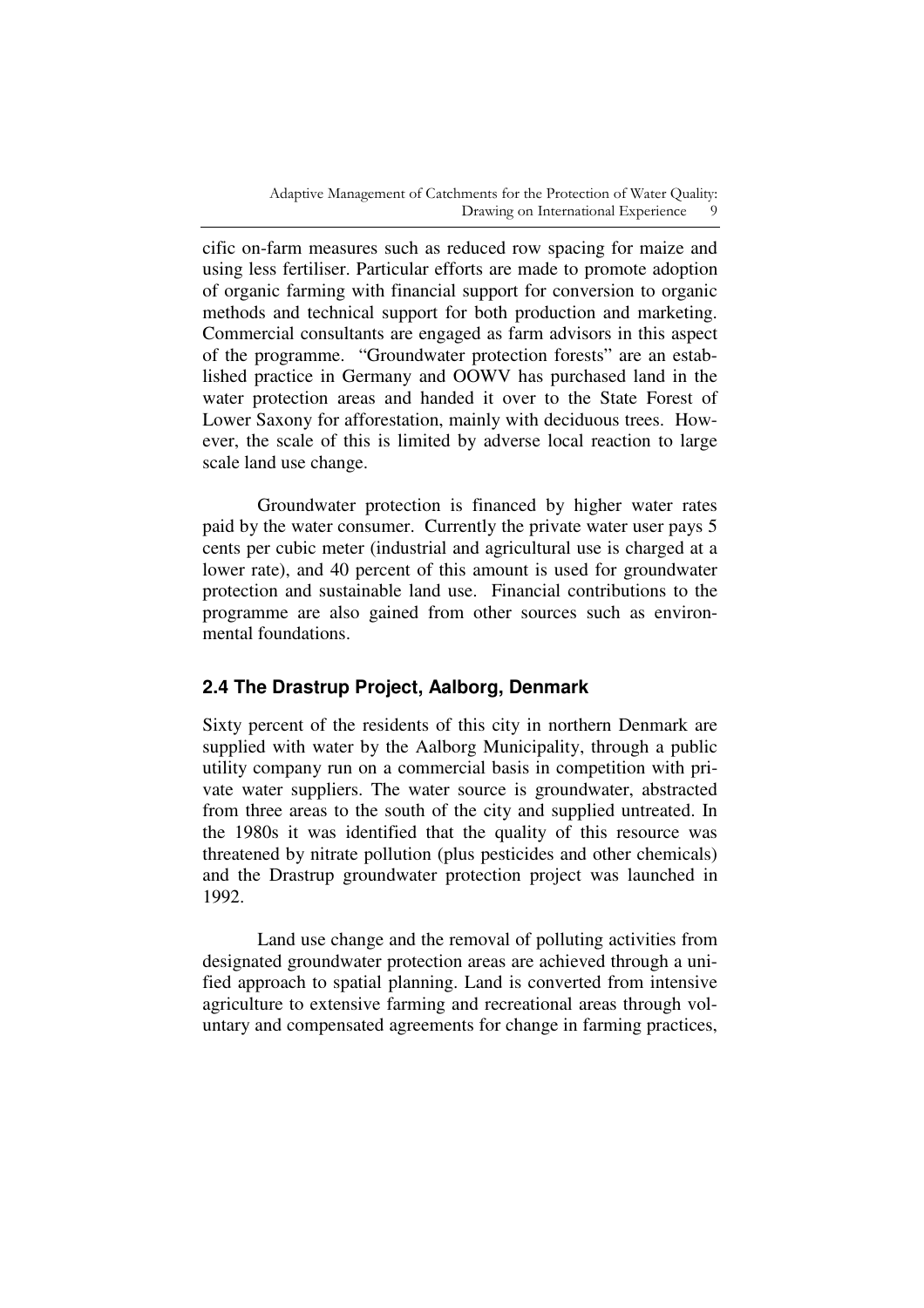voluntary land sales, or 'land swaps' for areas outside the protected zones. Gravel pits and waste disposal sites are also closed and restored through voluntary purchase agreements. Legislation also allows for compulsory land purchase but this is regarded as a last resort. Public information campaigns encourage residents within the protection areas to make their homes and gardens pesticide and chemical free. To date at least 210 hectares have been converted to permanent grass or forest, and monitoring of wells has shown improvements in nitrate and pesticide concentrations. Finance for the project is provided by the Aalborg city council.

### **2.5 The Tamar Catchment in S.W. England and the Westcountry Rivers Trust**

The Tamar catchment has an area of  $930 \text{ km}^2$  and provides the water supply for the city of Plymouth. In the South West of England, as in other areas of the UK, diffuse pollution of water from agricultural sources has become a major concern. The Tamar has suffered from eutrophication and toxic algal blooms in dry years, while soil erosion, sedimentation and localised flooding are also significant.

A programme to manage diffuse pollution from agriculture through voluntary action by farmers is being implemented by the Westcountry Rivers Trust (WRT), an independent charitable trust based in the region. The aims are to protect fisheries, the riverine environment and public health, whilst sustaining or improving profitability for farmers and the economic viability of rural communities. WRT's methodology involves systematic and integrated identification of environmental impacts at a catchment scale through the 'ecosystem approach', followed by practical and iterative engagement with local stakeholders to address these impacts at source. Once priority sub-catchments or target areas are identified, remediation involves awareness raising for river managers and farmers, and development of practical solutions at an individual site or farm scale. Advice to farmers is based on whole farm planning and is delivered pro-actively. Site specific management plans are developed, integrating advice on best farm management practices with an appraisal of options to improve land use, reduce costs, improve returns and meet conservation priorities. WRT has worked with over 2000 farm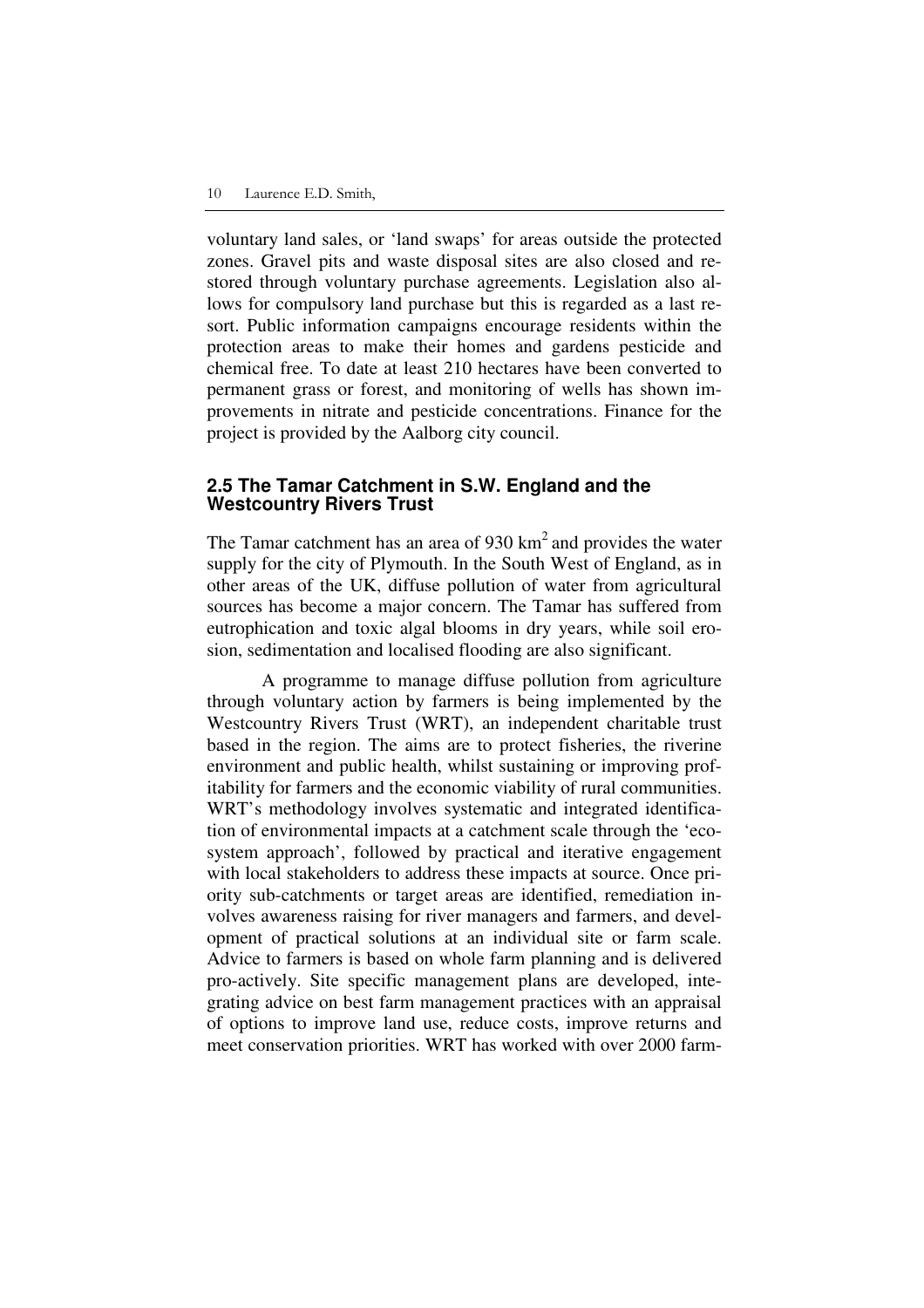ers in the South West and over 100 guidance sheets on best management practices have been developed and widely distributed. Wider education campaigns are also undertaken to raise public awareness. Funding is generated from charitable donations and from success in winning grant finance from the UK government, EU and foundations.

## **2.6 The Broads in East Anglia and the Upper Thurne Working Group**

In the drier east of England and subject to continual development pressures from farming and recreation, the Broads and its rivers face complex threats to water quality and the aquatic environment. As a result the area provides a model of multi-agency involvement and multiple stakeholder interests and competing priorities. The Norfolk and Suffolk Broads Act of 1988 established the Broads Authority and requires it to manage the Broads (an area of shallow lakes and waterways originating from medieval peat diggings). Guiding principles are: sustainability (social progress that recognises the needs of everyone); effective protection of the environment; wise use of natural and cultural resources; maintenance of economically and socially thriving communities; and working in partnership. The aim is for 'living landscapes': a long-term vision for the Broads as a more naturally functioning and biologically diverse wetland in harmony with its economic and social uses, and taking into account the impacts of climate change over the next 100 years.

The Upper Thurne Working Group is a forum of stakeholders presently addressing the issues arising from tourism, recreation, urban discharge and agriculture for its catchment. It is multi-agency, incorporates public, private and voluntary sector stakeholder interests, and is tasked with producing a water management plan for the Upper Thurne. The group is independently chaired and includes English Nature, Environment Agency, Defra, Parish Councils, Hickling Broad Sailing Club, Internal Drainage Broads, National Trust, Norfolk Wildlife Trust, and RSPB.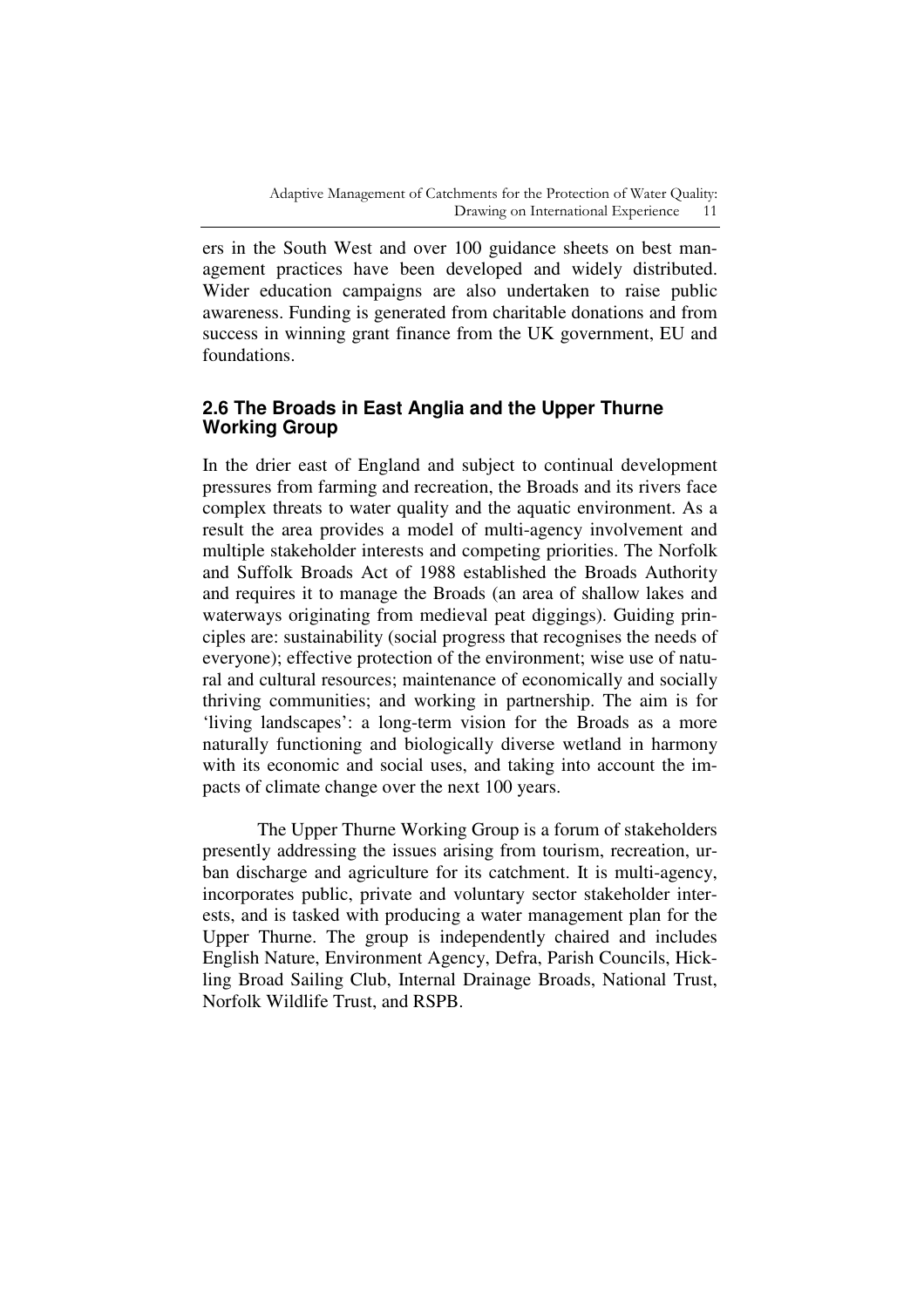### **3. A synthesis of issues and lessons**

### **3.1 Understanding the problem**

A clean environment and good water supplies are vital to human health, quality of life and economic well-being. Farming is the main source of diffuse water pollution but also produces goods, livelihoods and landscape attributes that sustain rural communities. These are generally desired by society, raising the question of how the costs of water resource protection should be distributed. Diffuse pollution of water cannot easily be controlled as the sources are numerous and dispersed, and pathways into the environment are diverse and difficult to trace. Thus the monitoring and enforcement costs of regulation are potentially high. In the broadest terms, means to address this problem include: economic policy instruments (taxes and subsidy); regulation (including planning instruments such as zoning and legislation); voluntary agreements with land users (with or without compensation); advisory and education campaigns; and direct land management strategies (i.e. land purchase/substitution and change in use). The central challenge is how to determine and implement the best combination of measures for a specific catchment, given local conditions and wider policy constraints.

### **3.2 Key lessons of experience**

This study has observed catchment protection programmes that address diffuse pollution at source, and has drawn on the knowledge and experience of a diverse group of stakeholders. From this the following lessons appear to have wide relevance and applicability.

*1). Each catchment and all sources of pollution must be analysed in an integrated and holistic way. Environmental criteria must also be integrated with the economic, social and cultural goals of those affected by change.* 

Given the interconnections between land, and surface and groundwater, to protect or enhance one area of a catchment whilst ignoring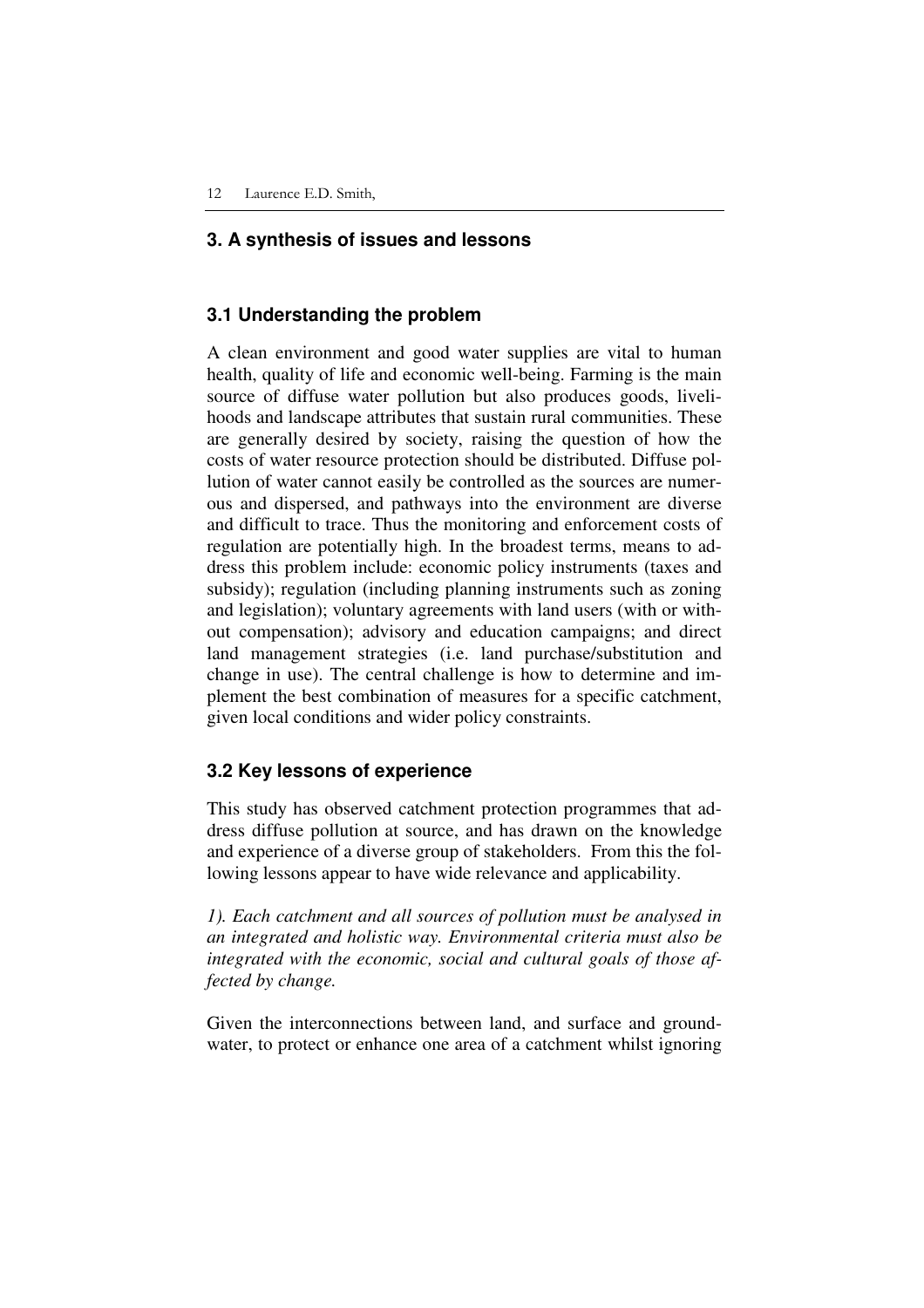adjacent and particularly upstream areas is not a viable solution. Similarly a diversity of interests and priorities among all stakeholders must be acknowledged. The groundwater protection programmes observed in Germany and Denmark have some limitations in these regards. They tend to protect the recharge zone and boreholes but not the wider catchment, achieving public health goals with regard to water supply but not necessarily wider environmental and social objectives. A similar lesson from the New York State experience in the USA is that targeting only farming whilst ignoring other sectors and interest groups in the local community, may reduce credibility with farmers and may achieve only partial success. Thus it is important to develop an integrated and cross-sectoral approach to the management of diffuse pollution.

*2). A range of technologies and management options to reduce diffuse water pollution exist. Despite some gaps in the understanding of how land use practices, soil types and pollution pathways interact, existing knowledge is sufficient to support the design and implementation of diffuse pollution mitigation measures and best management practices for agriculture under a wide range of conditions. Guidance is available for many farming systems and environments in the USA, and is accumulating for the UK and for countries in continental Europe.* 

Two core principles have wide applicability. First, that selection of measures is best made through preparation of site specific 'wholefarm' plans, developed by extension agents who provided educational and technical assistance to individual farmers. Second that a multiple barrier approach should be adopted that operates at three levels:

- 1. minimising the on-farm sources of pollutants,
- 2. modifying farm infrastructure and the 'landscape' between the source and stream to block pollution pathways or at least minimise risk, and
- 3. use of the stream margin as a final barrier.

Thus measures can range from precision nutrient management for crops and livestock, through barnyard and farm track improvements,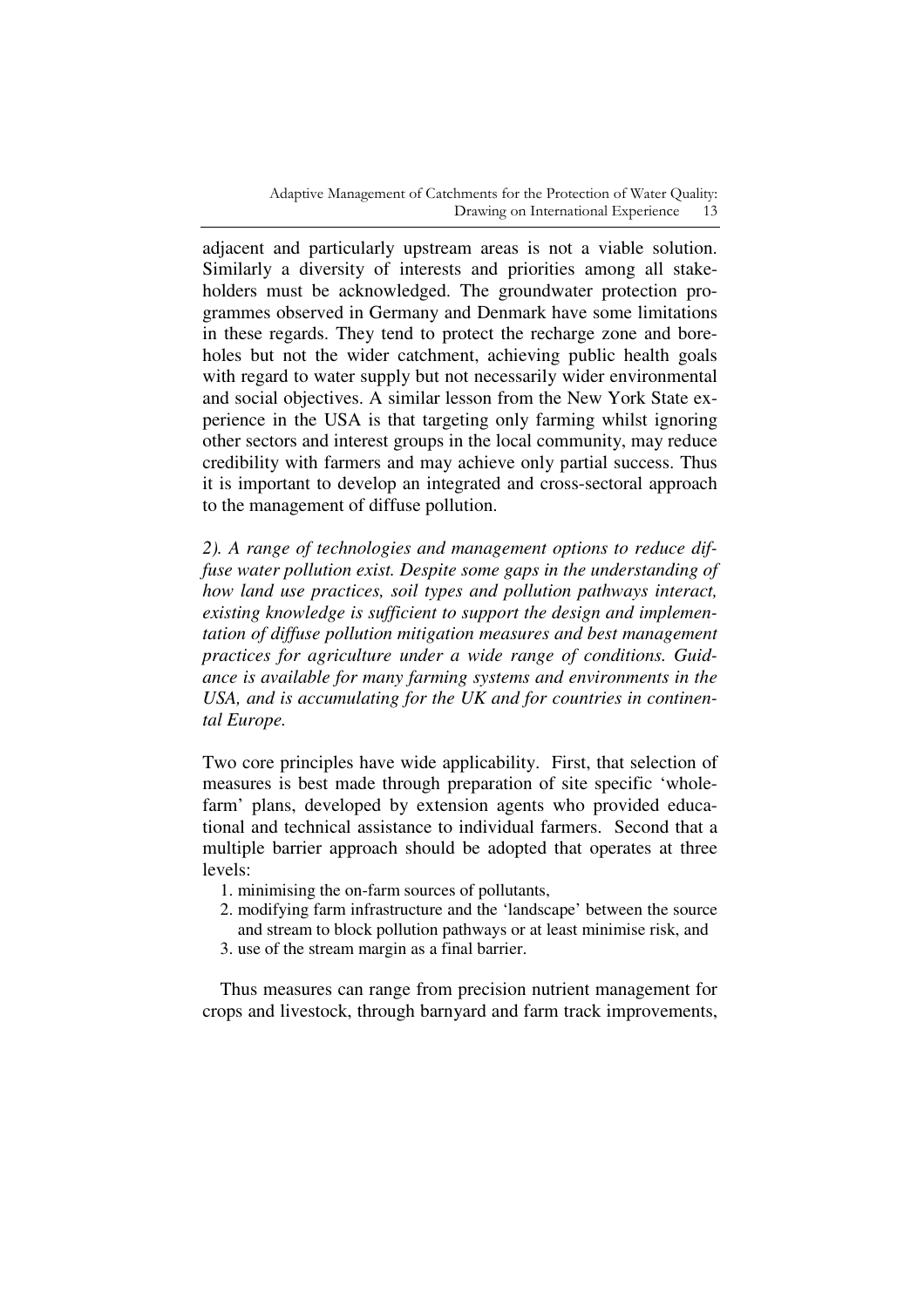to buffer strips along watercourses and stream bank stabilisation measures.

### *3) A target based approach and adequate research base are required.*

The approach to pollution control in the USA is comprehensive and target driven in a way that is not yet seen in most of the UK or continental Europe. For example, the New York City and Chesapeake Bay watersheds must meet pollutant loading targets from point and diffuse sources that do not exceed specified threshold levels set as Total Maximum Daily Loads (TMDLs). The thresholds are determined, with extensive public participation, to ensure that specified uses of the water bodies (drinking water, fishing, recreation, etc.) are sustained. To meet the threshold loading limits it is necessary to:

- 1. estimate the loadings of pollutants from farms, highways and other impervious surfaces, solid wastes, wastewater, wetlands and streamcorridors and any other significant source of the pollutants; and
- 2. quantitatively determine management options for these planning components so the cumulative reductions achieved by the options will in total meet the thresholds, whilst taking account of the economic, social and environmental consequences of such options.

This quantification depends upon interdisciplinary knowledge and the US has invested heavily in investigation of the sources, movement and fate of pollutants in the laboratory, the field and in the catchment. This knowledge base provides the opportunity to compile and integrate understanding for application at geographic scales according to specific decision making requirements. Such interdisciplinary "meta-scientific" research currently supports the ongoing decision making in the New York City and Chesapeake Bay Watersheds.

*4). Land management and diffuse sources of pollution have a local basis and protection of water at source necessitates the application of sound scientific understanding plus the fostering of local instruments and participation of stakeholders, supported by an enabling policy and regulatory environment.*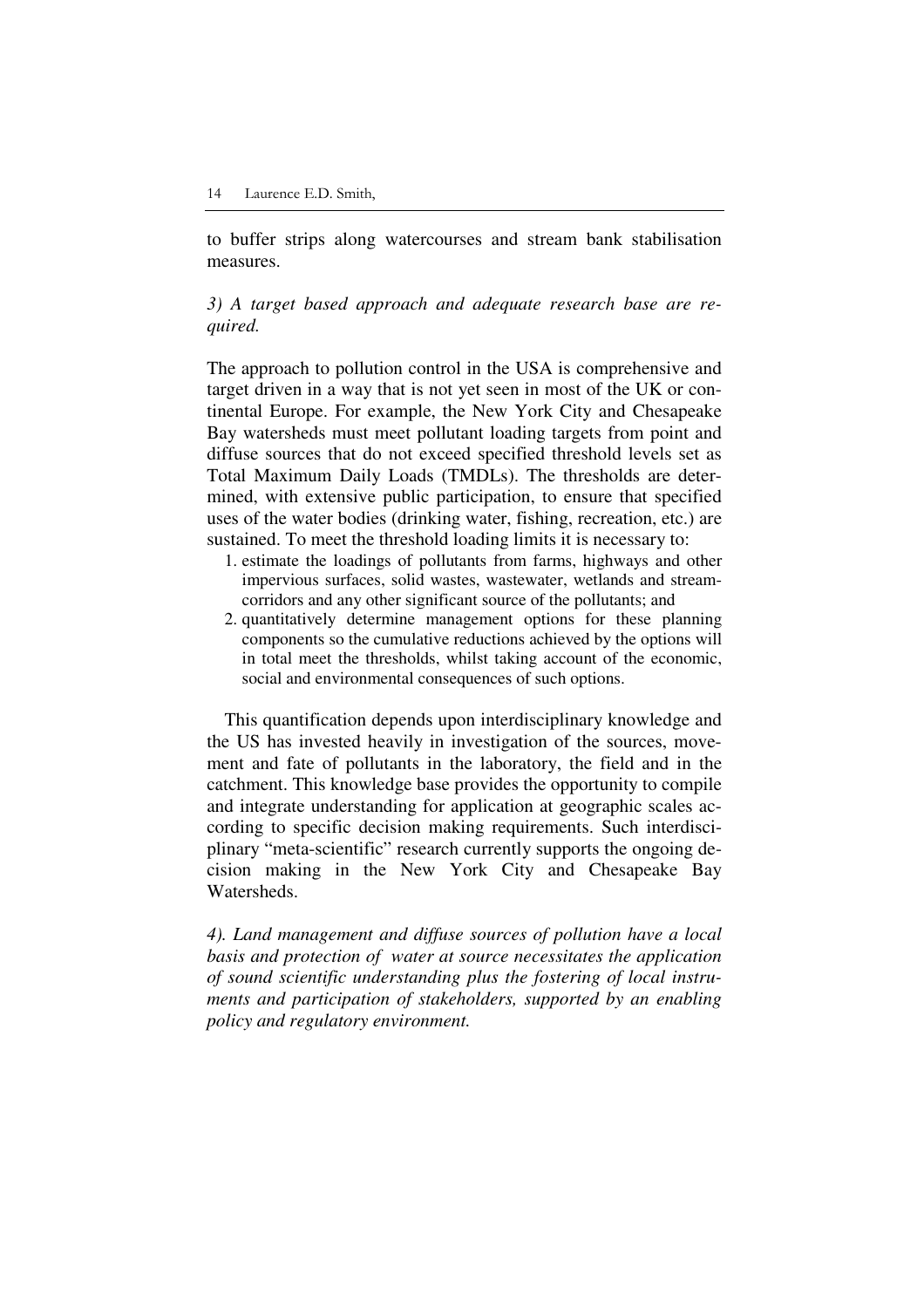Catchment-scale projects must involve multiple agencies from different levels of government and from civil society, and thus partnerships and governance structures that result in effective cooperation and coordination at local level are essential. The problems to be addressed are complex and conflicts of interest are inevitable, conditions under which effective participatory processes can deliver incremental benefits in terms of improved outcomes at affordable cost. Participation works when it builds shared knowledge and the capacity for trust and collective action, but it must be supported by a sound scientific base, an appropriate regulatory and policy environment, adequate financing, and the necessary degree of autonomy and accountability. The means to address diffuse pollution are well matched to programmes based on voluntary action, whilst an adaptive process of collective problem identification and decision making can best bring about the long-term changes in land and water management desired.

This is exemplified by the approach taken in the NYC watershed, but also 'mirrored' by aspects of the surface and groundwater protection projects observed in Germany, Denmark and the SW of England. The following are key features.

- Agreed strategic goals (that establish interdependence of stakeholders in recognition of a shared problem), and specific objectives that are realistic and measurable (e.g. the use of TMDLs).
- Engagement of all stakeholders including farmers, land and water professionals, taxpayers, interest groups, and government – from the earliest stages of problem identification and goal setting.
- Local leadership with legitimacy and recognition provided through local accountability and endorsement from higher levels of government, but supported by a technical and advisory steering committee.
- The flexibility and capacity to evolve in form, scope and responsibilities as knowledge and experience are gained.
- A strong scientific base informed by research into catchment characteristics, interpretation of monitoring data, use of computer-based models and GIS, and applicability of farm best management practices.
- Monitoring systems to assess performance of measures implemented and provide further data to enhance catchment models.
- Widely targeted public awareness raising, information and education campaigns.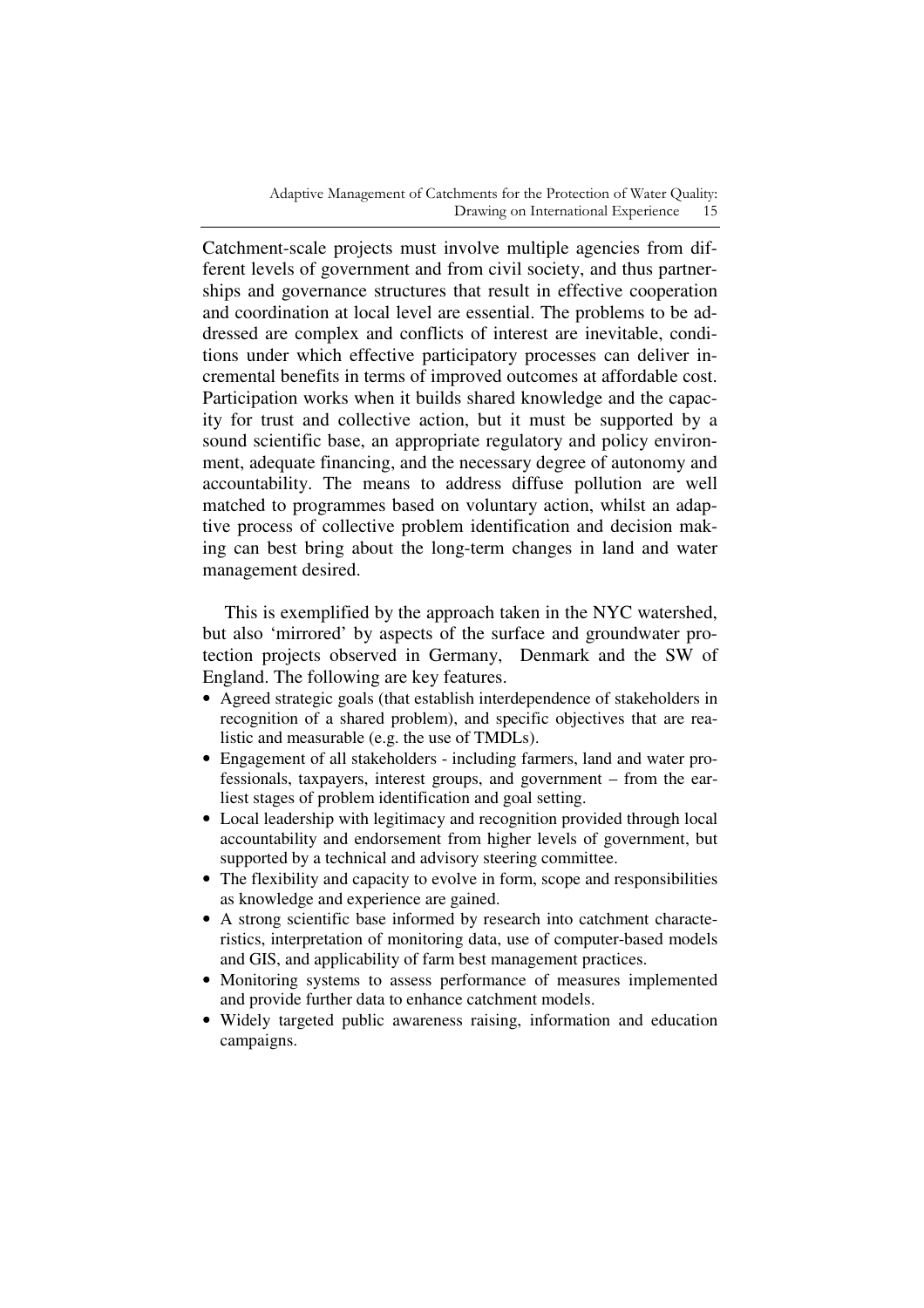- Use of farm level intermediaries that are knowledgeable, trusted and have full local acceptance.
- Incentives for farmers in the form of practices to reduce pollution that also improve profitability, assistance to finance capital improvements, or compensation for income foregone.
- Adequate financial resources.

### **4. Conclusions**

Differences emerge in how catchments are managed between the USA and Europe. Water management in the USA has tended to be 'bottom-up' and in Europe 'top-down'; a situation that has to be remedied if the spirit of the EU Water Framework Directive is to be fully implemented. The will to involve local people and to bridge the gap between regulator and locality is present in many European agencies but such initiatives tend to be *ad hoc*, embryonic and fragmented. This may match the diversity of European catchments and ground water resources, but more coordination and a greater critical mass of activity will be necessary to meet the goals of the Water Framework Directive. A 'template' for catchment management is needed, which should not be overly prescriptive, but should provide detailed guidance on process, on policy and on governance arrangements, and to aid selection of technical alternatives.

In the UK, without such a template there may be a risk that implementation of catchment governance measures will rush ahead of research and consensus, and that more than one authority will bid for, or impose, governance structures. Candidate organisations to implement catchment management are Defra, the EA and local government, whilst from the experience of the Tamar Catchment and elsewhere, arguably the voluntary sector also has an important role to play. During this study it was observed by some stakeholders that there is a 'democratic deficit' in water management in the UK, arising from a top-down approach over many decades and from neglect of the role of local government. There follow risks of poor governance: ranging from the competing objectives of different agencies, to double subordination on the part of farm and other enterprises, through to confusion and possible alienation of stakeholders. In fa-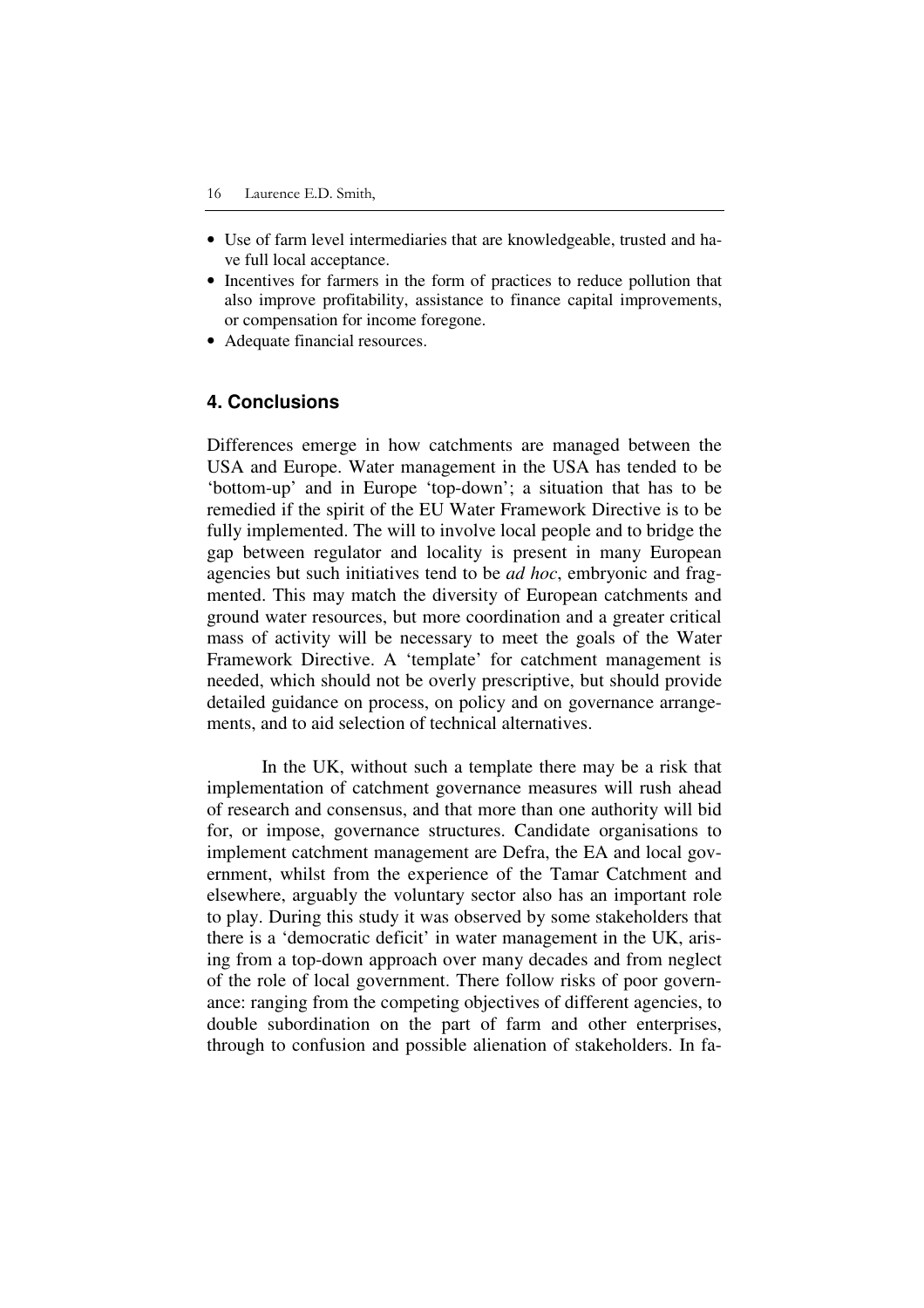vour of local government involvement is that, unlike statutory bodies, local government officers represent an elected body that is locally accountable. In Germany and Denmark local government is taking the lead in land and water management, whilst on a larger scale in the US catchments substantial progress is being made in the assimilation of legal responsibilities at different levels of government to achieve integrated governmental partnerships for effective catchment management.

This preliminary study has identified a number of clear research priorities. There is a need for diagnostic analysis of 'drivers' and processes of change in economy and water and land use, and critical examination of appropriate models for catchment governance, legal measures, planning and implementation procedures based on stakeholder participation, and transfer of scientific and management understanding to foster local management capacities. In particular, examination is needed of the balance between national and local government, and the parallel emergence of local and nongovernmental environmental improvement initiatives. This should investigate how to foster an assimilation of duties and responsibilities in a partnership between these three that can offer a unified and integrated catchment programme. Guidance is needed on the legislative and policy provisions needed to support such programmes, determining the most effective balance between regulation, voluntary initiatives and economic incentives.

As noted above, goal setting is core in improved catchment management. An area of innovation in the UK would be determination of water quality targets in the form of TMDLs and/or maximum admissible concentrations for the most important diffuse pollutants, defined for sample UK catchments with respect to raw water chemical and ecological status. Determination of the separable and aggregate contribution of all pollutant sources to the receiving waters of the selected catchments would follow through use of appropriate modelling techniques, and results would inform parallel work with stakeholders and economic analysis. Overall the research would seek to determine whether the water quality requirements for 'good ecological status' and public health are achievable whilst sustaining a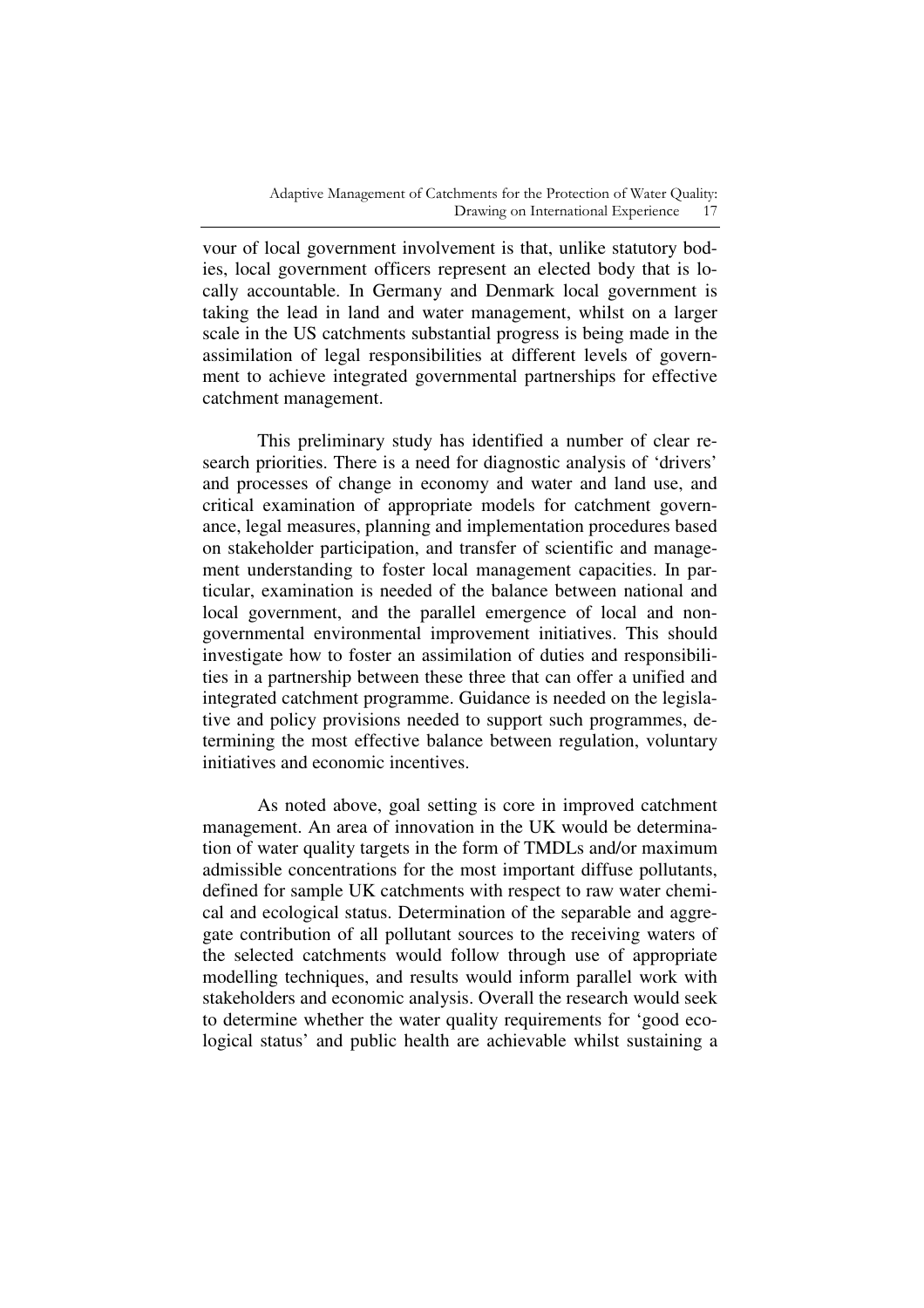'living landscape' that provides jobs, livelihoods and other amenities, and what management options for this are available.

Given that resources for detailed investigations will tend to be limited to the most problematic areas, there are issues of scale to be resolved with regard to the application of physical models and the linking of outcomes at micro and macro levels. Models can screen large areas, guide attention and target specific locations for study, but considerable investigative work at micro level may still be required before solutions can be tailored to the locality. Related to this, incremental improvements and 'gap filling' are needed for the scientific knowledge base that supports selection and design of diffuse pollution mitigation measures and farm best management practices.

Allocation of loading reductions between sources, and planning of how best to work with farmers and rural communities to achieve land use change, will require analysis of the cost effectiveness of proposed measures. There is relatively little data available on the economic outcomes of alternative measures at farm and catchment level, and of the implications for farm income support and environmental stewardship schemes. In the UK this gap is being addressed within programmes such as that of the Westcountry Rivers Trust and Defra's Catchment Sensitive Farming initiative, but outputs to date are uneven and incomplete. The related issue of cost recovery must also be addressed, concerning who should pay for the clean up of waters, and to what extent the 'polluter pays principle' should be applied in agriculture. Dependent on this, and although some management options can improve both farm profitability and water quality, it will usually be necessary to design farmer incentive and/or regulatory schemes.

There is similarly a lack of economic evaluation of participatory approaches to water quality improvement and of processes of adaptive management and social learning. Unresolved questions surround how best to initiate and sustain such processes in this context, which individuals and organisations must be involved, and what are the incremental costs and benefits compared to alternative approaches.